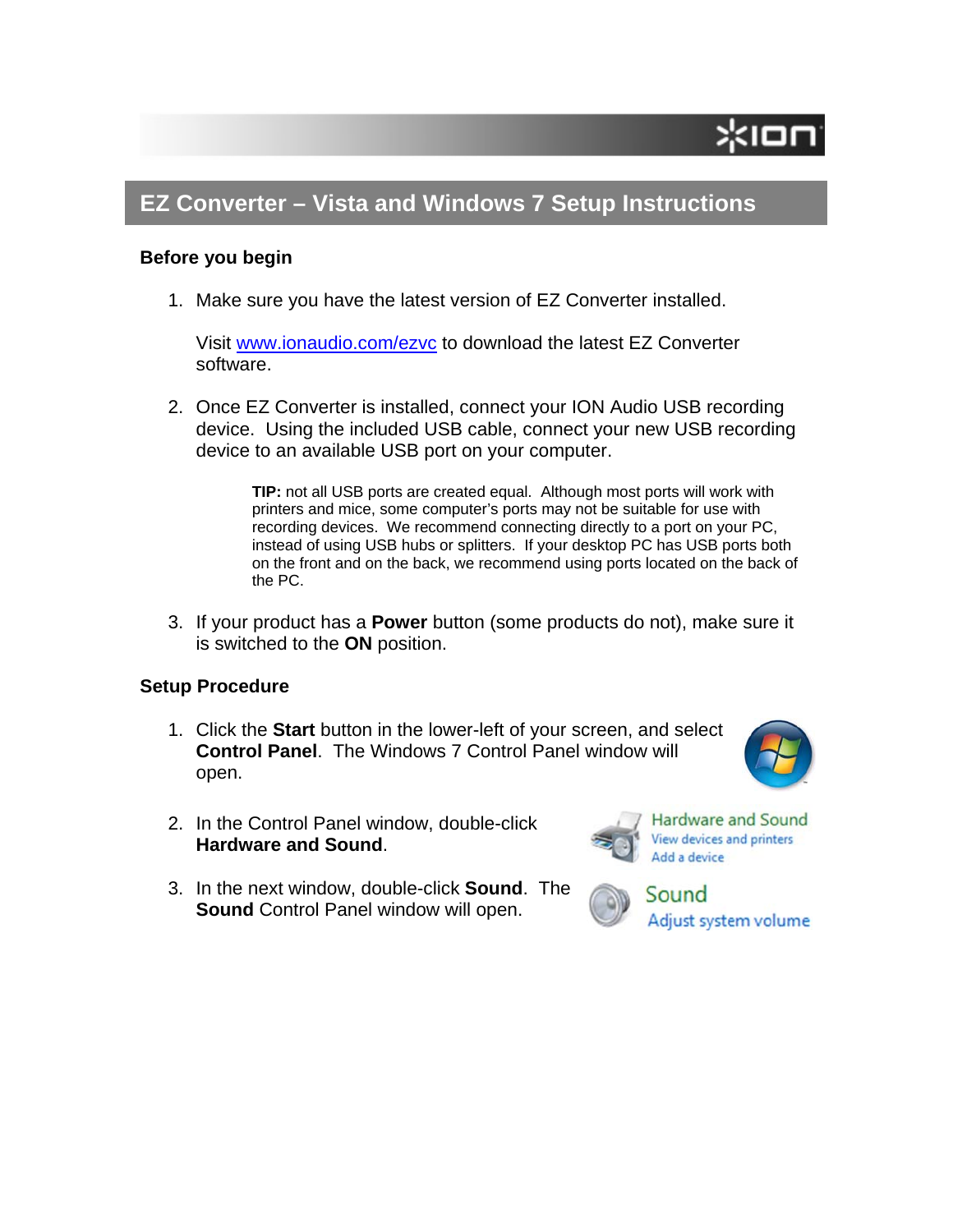4. At the top of the window, select the **P layback** tab. Under **Playback**, choose the device that you would like your computer's audio to come out of.

> **udio** appear as **Speakers – High Definition A on Device** or **Headphones – High Definiti TIP:** Your computer's audio outputs may **Audio Device** or both, depending on the hardware installed in your computer.

Some common PC soundcard names are **Realtek**, **Soundmax**, and **Sigmatel**



Click on the device that best matches your desired audio setup.

**NOTE:** do NOT choose **Speakers – USB Audio Codec** as your playback device. This represents your ION Audio USB recording device, and can only be used as a recording input, not a playback output. Also, make sure not to choose **Modem** as your playback device.

- 5. Once you have selected your default playback device, click **Set Default** to confirm your selection.
- 6. Next, select the **Recording** tab at the top of the **Sound** Control Panel window. Under **Recording**, choose **Microphone – USB Audio Codec** as the default device. This represents your ION Audio USB recording device.
- 7. Click **Set Default** to confirm your selection.
- window that opens, select the **Advanced** tab. 8. Next, with **Microphone – USB Audio Codec** selected, click the **Properties** button. In the
- 9. Under **Advanced**, set the **Default Format** setting to **2-channel, 16 bit 44100 Hz (CD Quality)**.
- 10. Un-check the two boxes listed under **Exclusive Mode.** Then Click **Apply**.
- 11. Next, select the Levels tab from the top of the **Sound** Control Panel.